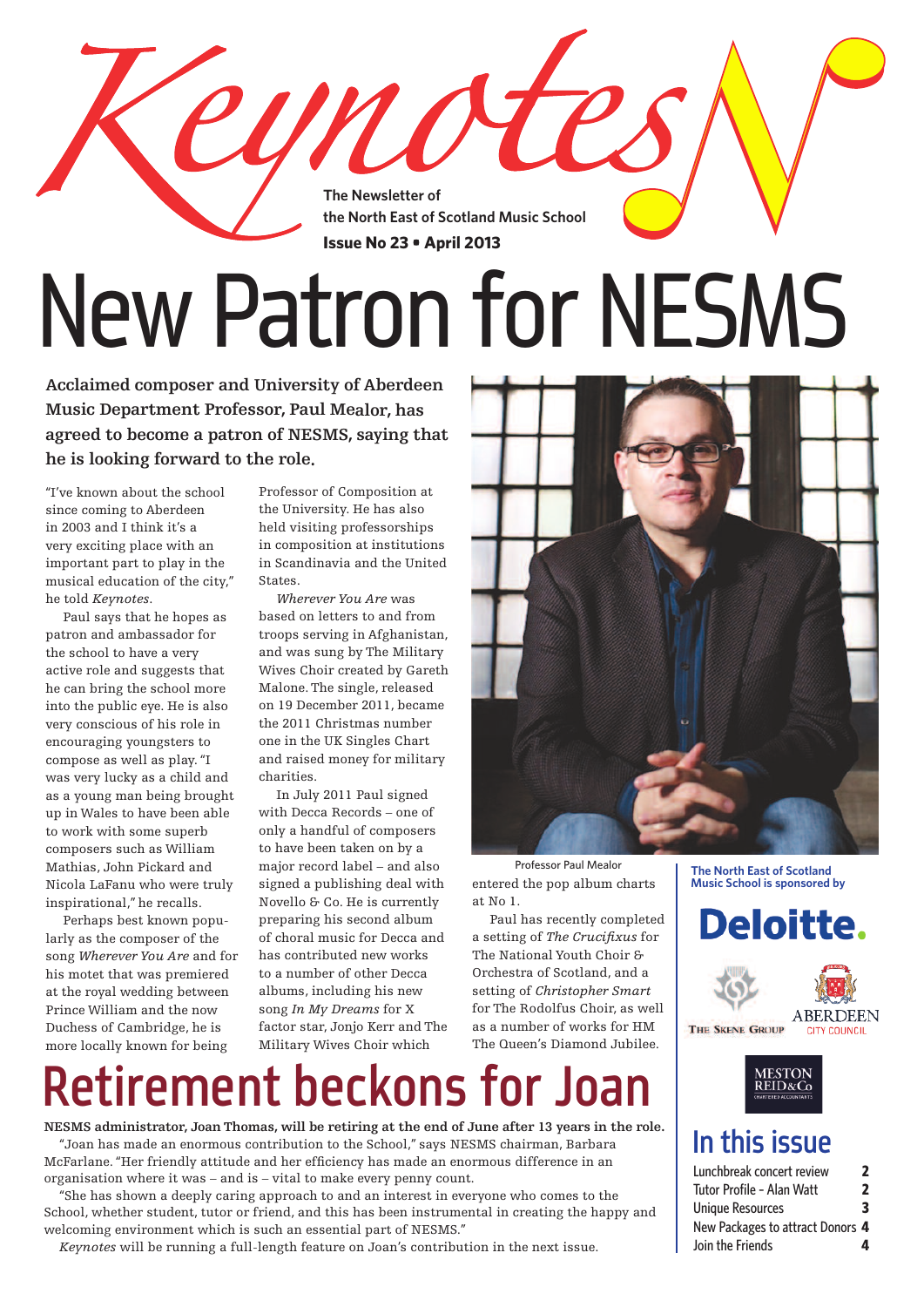## **of advanced tuition for promising musicians**

The School provides a centre where young people of outstanding musical promise can obtain tuition which is not available within their existing framework of study. Any musically talented child, student, teacher or lay person living in Scotland may apply for an audition to the School.

#### **TUITION**

Internationally acclaimed professors and teachers are brought to Aberdeen on a regular basis from all over the British Isles.

#### **COURSES**

The School offers one-to-one teaching together with occasional workshops and masterclasses. There is a close relationship with the University of Aberdeen, through the Director of Music, and also with Aberdeen City Music School in Dyce.

#### **FINANCE**

Finance is generously provided by trusts, commercial organisations and individuals. Continued support is essential in order to maintain the high quality of the teaching programme. The Administrator will be pleased to assist with all enquiries about donations, sponsorship or scholarships.

### **FEES & SCHOLARSHIPS**

Students pay their own fees, although scholarships are available and are applied for annually. Any award is made on a balance of musical potential and financial need.

## **DOROTHY HATELY**

Dorothy founded NESMS in 1975 with the support and encouragement of Lady Aberdeen. Thanks to Dorothy's dogged determination over the years, the School has greatly increased its teaching disciplines, tutors and pupils. Sadly, Dorothy died in 1996, before she could see the School in its own premises in Huntly Street. However, we strive to maintain the high standards she set and intend to take the School from strength to strength.

#### **NORTH EAST OF SCOTLAND MUSIC SCHOOL**

Dorothy Hately Music Centre 21 Huntly Street Aberdeen AB10 1TJ Tel/Fax: 01224 649685 email: nesms@dsl.pipex.com www.nesms.org.uk

President: Dr Neil Mackie

Vice President: Dr Murray McLachlan

Administrator: Joan Thomas

Assistant Administrators: Reg Pringle David Ferguson

Scottish Charity No. SC 000197

## ADOUT THE SCHOOL LUNCHBREAR CUNCERT<br>Providing the highest standards<br>musicians About the School **LUNCHBREAK CONCERT**

## THE COWDRAY HALL Thursday, 29 November 2012

The Lunchbreak Concert Series is invaluable in so many ways, writes *Alan Cooper*. As well as bringing young performers of international renown to Aberdeen through its association with BBC Radio 3, it provides a platform for some of our finest locally based professional performers.

 Beyond that, however, it gives support to many very fine musicians representing local schools or the University as well as two of our specialist musical institutions, Aberdeen City Music School and the North East of Scotland Music School.This last establishment is different from the other local educational institutions in that it provides unique opportunities for pupils of all ages wishing to pursue musical studies at an advanced level.

 We were privileged to hear a performance by one of its more mature students, pianist Derek Buchan. Derek is currently studying at NESMS with Nigel Clayton who, along with violinist Madeleine Mitchell, appeared to great acclaim at a Lunchbreak Concert on 1st November this year.

 For his performance on Thursday, Derek chose just one piece, and a very testing one at that – Schubert's Piano Sonata in Bb Major D 960. Outside of the song repertoire, Schubert's music has not been much played at concerts in Aberdeen so Derek is to be congratulated on choosing a work which judging by his fine

performance deserves to be heard much more often.

 It is a piece which is extraordinarily rich in thematic material and makes wonderfully imaginative use of key structure. In the opening movement, to quite an extent, melodic content lies mainly in the right hand while the left hand adds a fascinating element of dramatic colouring.

 By giving both elements almost equal weight, Derek built up a splendid dramatic tension in his performance while still delivering the attractive singing melodies that make Schubert's music such a favourite with audiences.

 The second movement, Andante sostenuto, was given a lovely fluid continuity in this performance and in the third movement, Derek paid due attention to the composer's request "con delicatezza" with a well judged lightness of touch.

 In the final movement we can say that Derek "really went for it" and delivered all the energy and excitement in his playing, if perhaps not the lightness that Schubert wanted.

 Once again, Derek is to be congratulated not just on his performance but on his choice of music by a composer who deserves a lot more attention from both performers and audiences today. Bravo!

## TUTOR PROFILE – ALAN WATT

With the retirement of Raimund Herincx as head of the NESMS vocal department it has fallen to baritone, Alan Watt, to take over the role.

 However, Alan is far from being new to NESMS. Raimund invited Alan to join the team at NESMS in 2002, commenting at the time that he felt Alan and he had a similar approach to singing in production of the voice and in the communication of the different operatic roles.

 Alan was born in Aberdeen and studied at the Royal Scottish Academy of Music and Drama (now The Royal Conservatoire of Scotland). He has sung principal roles in many of the major opera houses throughout Britain and Europe and his extensive work abroad includes his Italian debut

at La Fenice in Venice singing Guglielmo in Mozart's *Cosi Fan Tutte* together with opera and concert work in Vienna, Basle, Brussels, Seville, Strasbourg, Bruges, Berlin and Tel Aviv. It was here that he sang Papageno to great critical



Alan Watt singing the role of Major General Stanley in a performance of 'The Pirates of Penzance' with the D'Oyly Carte Opera Company.

acclaim in a new production by Jonathan Miller of *The Magic Flute* conducted by Zubin Mehta.

Closer to home, concert appearances in Scotland have included performances with the Paragon Ensemble and Sir Peter Maxwell Davies at the St Magnus Festival in Orkney and with the Hebrides Ensemble.

It is little surprise, perhaps, that Alan was attracted to singing as a career. His mother had a fine light soprano voice and sang regularly as an amateur in operetta performances in Aberdeen."My brother, Gordon, has also had a fulfilling and very successful international career," says Alan."We are both baritones and in fact we've sung together more than a few times, including *The Marriage of Figaro* (my

Figaro to his Count) and with the D'Oyly Carte Opera Company in *HMS Pinafore* and *Iolanthe*."

 Alan continues to sing professionally as well as teaching at the Royal Conservatoire of Scotland and at NESMS.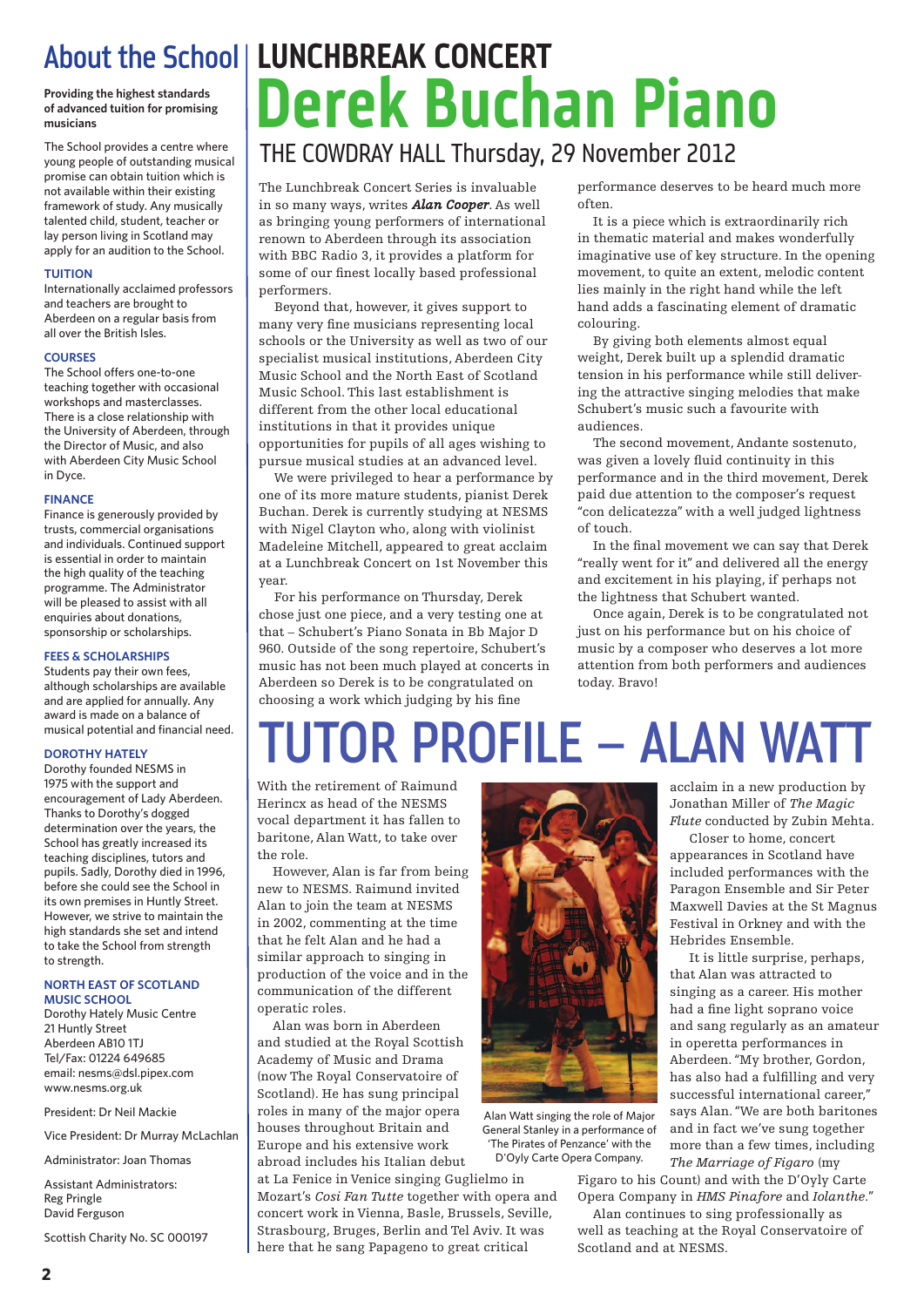## Unique Resources

It is often said that people are the key resource in an organisation, and this is certainly true of NESMS's students and staff, writes *Stuart Hannabuss*. However, our library is another key resource. Built up from donations in the 1960s, since 2005 with web-enabled access to its catalogue, the NESMS library is unique. Its idiosyncrasies make it so. It is eclectic, rich in unexpected ephemera, <sup>a</sup> snapshot of earlier fashions and editorial practices, an insight into domestic musicmaking over the period 1860 to the 1950s, and, above all, <sup>a</sup> musicologist's delight.

Where else could you find music for the National Federation of Music Societies' Festival of Britain 1951 'Choral Concert', with Parry's 'Blest Pair of Sirens', John Ireland's 'These Things Shall Be', and 'Songs of the Fleet' by Stanford? Such things vanish away with time and are rarely in academic libraries. Or <sup>a</sup> *Lieder Album* of German songs (in English) for medium voice and pianoforte accompaniment, leather bound and gilt-edge and dating from 1885, with music by Curschmann, Gumbert and Lassen?

The original Angus Collection was added to by later donations – popular from the late Bill Jolly and classical (and Alpine songs!) from the late Donald Hawksworth.This makes the library eclectic, even eccentric, bibliographically.You can search the catalogue online (by composer and arranger, work and instrument, voice type and title), looking at music scores and recordings. Chance and fortune have made it, serendipity is there for the visitor – strong on Gounod and Schumann and Wagner, of its



Dr Stuart Hannabuss is a piano accompanist at NESMS

time (tape-deck favourites like Karajan and Randy Crawford), and as likely to offer John Curwen's sol-fa version of Handel's 'Messiah' as Verdi and Satie.

Much was published for *domestic use*. Songs stand out : parlour songs for the family, larger pieces for small amateur choirs. Many are Scottish, like 'How Can Ye Gang, Lassie?' by Malcolm Lawson. Composers/arrangers like Hermann Löhr and Wilfrid Sanderson are forgotten by all but experts. Who now sings 'The Apple Tree Fairy' by Montague Phillips (1885–1969)? Then there are *studies, études and lessons* – by Concone for the voice, by Cramer and Czerny and Pauer for the piano, and Sevcik for the violin, many with annotations by performers.

*Arrangements and adaptations* are popular too : Clutsam's piano solo of Tchaikovsky's 'Symphonie Pathétique Op. <sup>74</sup>', Litolff's piano version of 'Cosi fan Tutte', George Catherine's violin/piano rendering of Lully. For anyone interested in editorial historiography, we find Czerny's Bach's 48, Niedzielski's Chopin's Nocturnes, and Michael Diack's Bach's cantatas for small choirs. We have, then, *a collection that reflects history and musical fashion* : anyone searching for Coleridge-Taylor or Geehl, Léhar or Scriabin or Paderewski is in luck! Operetta is good too.

Today's performers are likely to use today's editions.Yet anyone interested in musical and cultural history cannot ignore the treasures here. As an accompanist, called up to play virtually anything at the drop of <sup>a</sup> hat, like <sup>a</sup> piece from 'The Gypsy Baron' or 'Princess Ida', Haydn Wood's 'God is Guiding Me' or 'Ae Fond Kiss', it's <sup>a</sup> simply amazing collection. *Eclectic, domestic, idiosyncratic – unique*.



We are proud to announce our recent award of a Royal Warrant from Her Majesty The Queen for Piano Tuning & Servicing Services.

We are authorised dealers of Kemble, Kawai and Wendl & Lung. We are also stockists of second hand Yamaha pianos. We offer a wide range of services including custom made pianos, piano restoration, piano hire and a flexible home tuning service with timings to suit our clients.

We can deliver anywhere in the UK and provide full manufacturers warranty.

## 45 Rosemount Viaduct Aberdeen AB25 1NQ

Showroom: +44 (0)1224 658584 Workshop: +44 (0)1224 276215 info@gordonbellpianos.com www.gordonbellpianos.com

hrary G

In order to entice you into the NESMS library, here are three little gems to whet your appetite.

**Sheet Music:** *Do you need music for an unusual combination of instruments?* Here is one example of what you can find in the library: Farkas' Sonata a due per viola e violoncello.

**Recording:** *Did Beethoven get it right?* For the real thing try the birdsong recordings in Les oiseaux chanteurs de Laeken.

**Book:** *Can't see what there is to opera?* You are not alone! Try How to be tremendously tuned in to opera ed. E. O. Parrott.

## Tutors at the School

### **as at April 2013**

| <b>STRINGS</b>  |                      |
|-----------------|----------------------|
| Violin          | Gillian Findlay      |
| Viola           | Michael Beeston      |
| Cello           | James Halsey         |
| Double Bass     | David Inglis         |
| <b>WOODWIND</b> |                      |
| Flute           | Catherine O'Rourke   |
| Oboe            | Joe Houghton         |
| Clarinet        | <b>Alison Waller</b> |
| Bassoon         | Lesley Wilson        |
| Recorder        | lan Wilson           |
| <b>BRASS</b>    |                      |
| Trumpet         | John Gracie          |
| Horn            | Lizzie Davis         |
| <b>PIANO</b>    |                      |
| Nigel Clayton   | Joseph Long          |
|                 |                      |

**SCOTTISH FIDDLE** Paul Anderson

**SINGING**<br>Alan Watt **Raimund Herincx** Alison McDonald Jean Webster Peter Webster

**STAGECRAFT & PERFORMANCE** Donald Maxwell

**ORGAN** Dr Roger B. Williams

## **Forthcoming** events

## **FRIENDS' SCHOLARSHIP CONCERT Friday 28th June, 7.30pm at Craigiebuckler Church**

The top four NESMS scholarship winners will entertain, accompanied by Drew Tulloch. You will hear Lisa Abraham on piano, flautist Cara Garton, baritone David Ferguson and Iain Hall on recorder. Tickets, available at the door on the night,  $cost$   $E5$  each and include interval refreshments. This is always a delightful evening, so don't miss it.

### **GRAMPIAN YOUTH ORCHESTRA SUMMER CONCERT Sunday 16th June, 7.30pm in the Music Hall**

Come along and hear many of our young students play a challenging programme under the baton of exciting young conductor, Oliver Rundell. They will play pieces by Dvorak and Tachikovsky, and former NESMS student Jessica Coleman will bethesoloist in Bruch's Violin Concerto. Tickets at  $£8$  ( $£5$  concs) are available from the Box Office (tel: 01224 641122). This concert will be the culmination of the annual GVO course and this is sure to be a really splendid night. Book now!

### **FRIENDS' COFFEE MORNING Saturday 26th October, 10am in NESMS**

Just stick this date in your diary. There will be further information in K24.

## **KEYNOTES AUCTION LUNCH Sunday 3rd November in the Marcliffe at Pitfodels**

Put this down in your diary as well. Your application form will be included in K24.